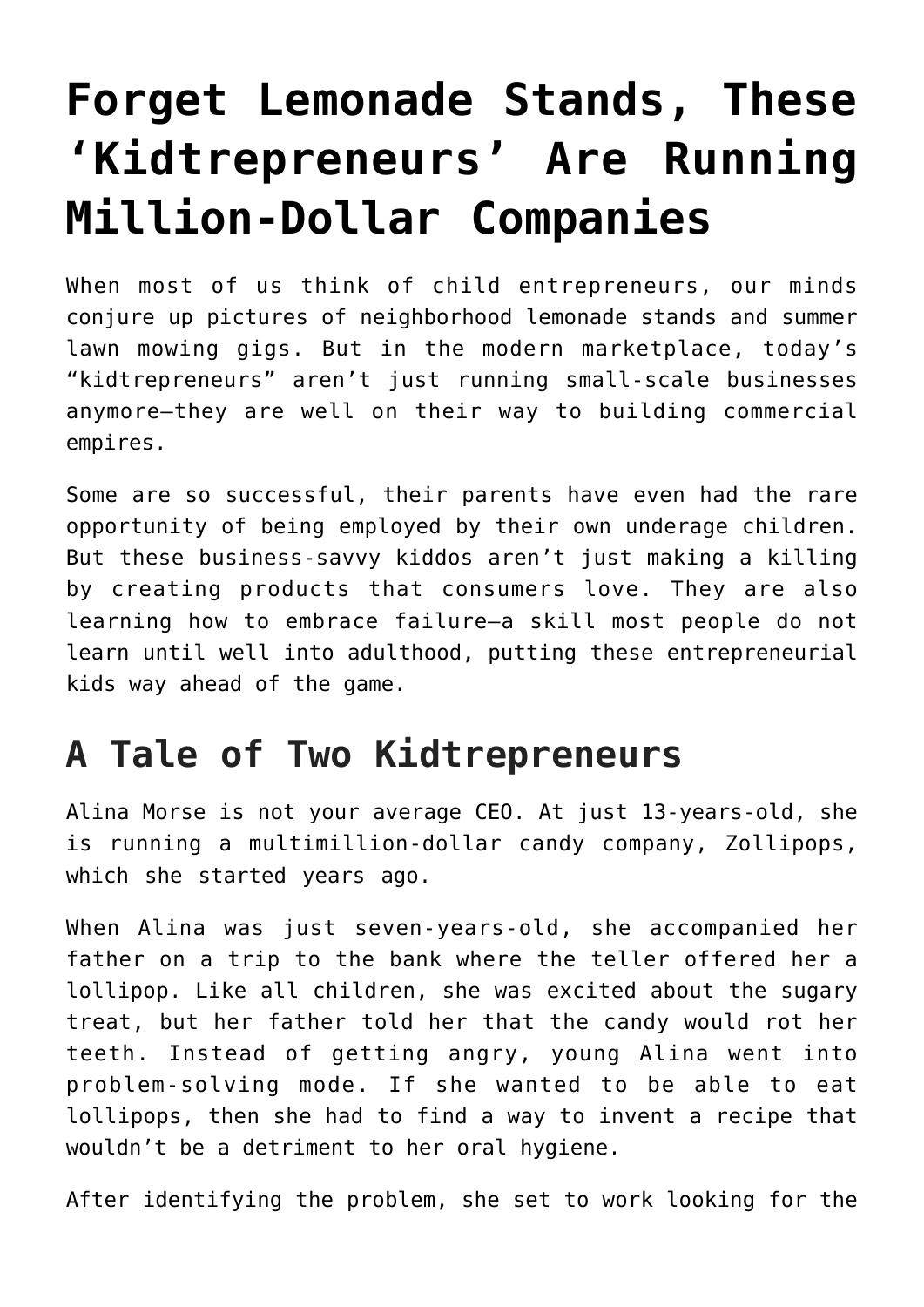right solution. For two full years, she set to work doing online research, testing different recipes, and using a variety of different types of cooking equipment in order to make the production process as efficient as possible. After the research and development stage was complete and her first lollipop recipe perfected, Alina, accompanied by her father, made her first sales pitch, an endeavor that secured her product line a place on Whole Foods's shelves around the country.

Zollipops, which now includes sugar-free lollipops, taffy, and hard candy, is currently sold in more than 7,500 stores across the country and employs six full-time employees and a handful of independent contractors. This year, her brand's sales are even projected at \$5 to \$6 million—no small feat for such a small person. In fact, Alina's business has become so profitable, her parents now work for her. And while others may not be quite as successful as she is, Alina isn't the only kidtrepreneur in the game.

Just like Alina, twelve-year-old Owen Simoes's business idea began with a problem. Owen has a passion for refinishing antique furniture. Spray paint used to be the typical go-to product of his trade, but he began to grow frustrated by its propensity for making messes. In addition to staining his parents' lawn a variety of bright colors, spray paint also left stains on his hands for days.

He noticed that many other people in the crafting world had moved away from spray paint and started using chalk-based paint that adheres to almost any surface but is also washable and, therefore, much easier to clean up than spray paint. Unfortunately, all the chalk-based paint products offered in retail stores were too expensive. But this small obstacle didn't stop Owen. He set to work inventing his own version of the paint.

After researching online and experimenting with different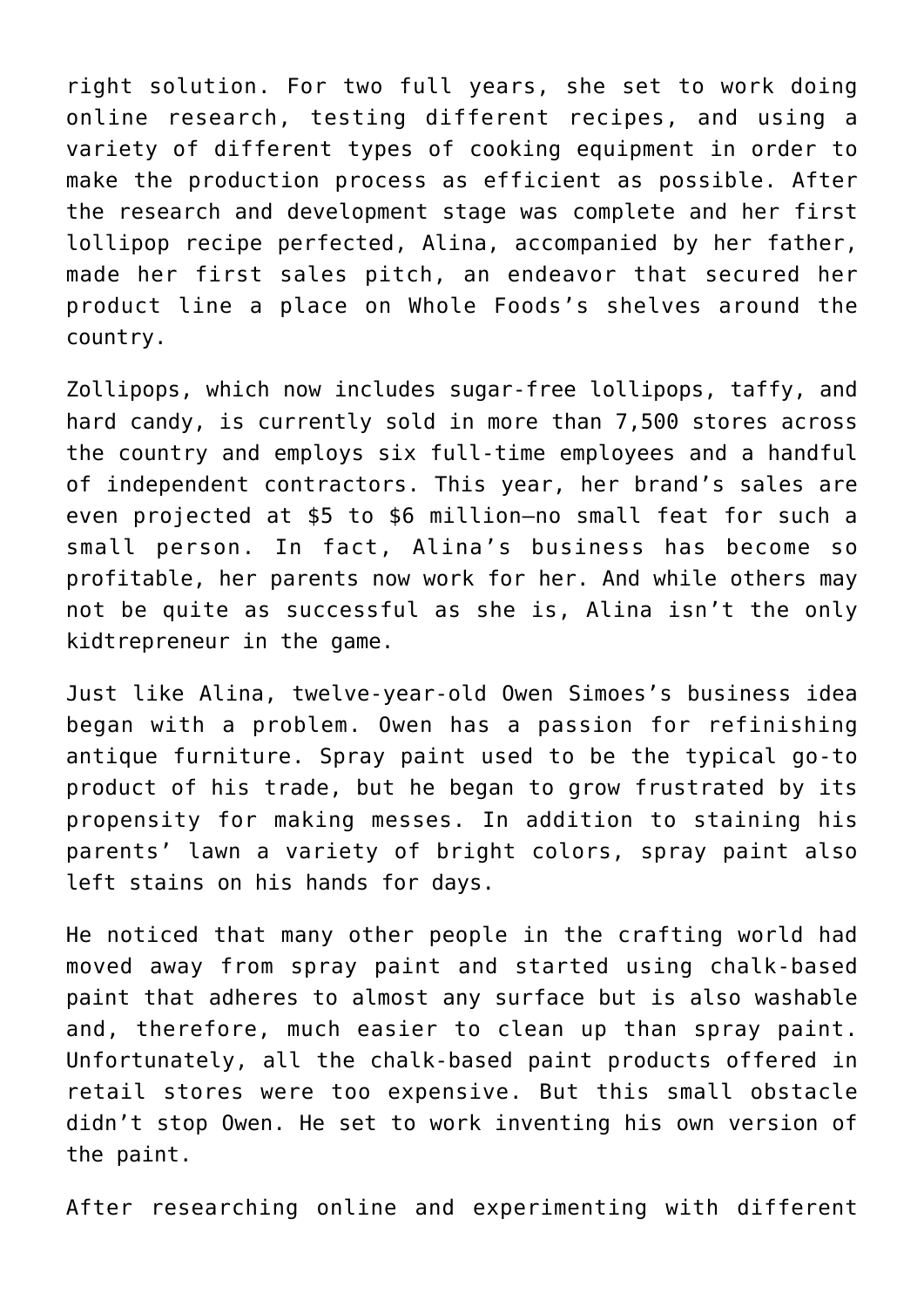recipes, Owen perfected his own formula. He calls his concoction SquidInk, and it saved him so much money on paint supplies, he was able to turn his hobby into a profitable business by buying old pieces of furniture, refinishing them, and then reselling to consumers.

Operating out of two rooms below his father's office and online, SquidFlip—the furniture flipping side of his company—has gained quite a following and even inspired the *[Boston Globe](https://www.bostonglobe.com/business/2018/09/19/kidding-age-running-business/Ukuw43AMHbL0Mcnj0qiX3I/story.html?et_rid=1847260543&s_campaign=todaysheadlines%3Anewsletter)* to run an article profiling the young entrepreneur's success. But again, these two young teens are just two examples of [many.](https://www.google.com/search?q=Kid+entrepreneurs&oq=Kid+entrepreneurs+&aqs=chrome..69i57j69i59l2j69i61j69i60l2.6183j0j7&sourceid=chrome&ie=UTF-8) And the internet is at least partially responsible for explaining this recent surge in entrepreneurial kids.

## **The Rise of Kidtrepreneurs**

Since the internet has made information available to just about anyone, kids and teens not only have access to limitless sources of inspirational ideas but also to tutorials that show them how to put turn their ideas into a physical product. Online retailers like Amazon have also made finding the supplies needed to make your product easier than ever. And since online retail is such a huge part of our modern shopping experience, in order to build a consumer base all these kids really need to know how to do is build a web page and a social media following.

Commenting on the rise of kid entrepreneurs, Tufts University professor Richard Lerner, who has dedicated much of his work to dissecting the attributes of young and aspiring entrepreneurs, said:

*Kids can become entrepreneurial by sitting in their bedroom and going online and starting a web page. Many of the technologies that exist now didn't exist 10 years ago.*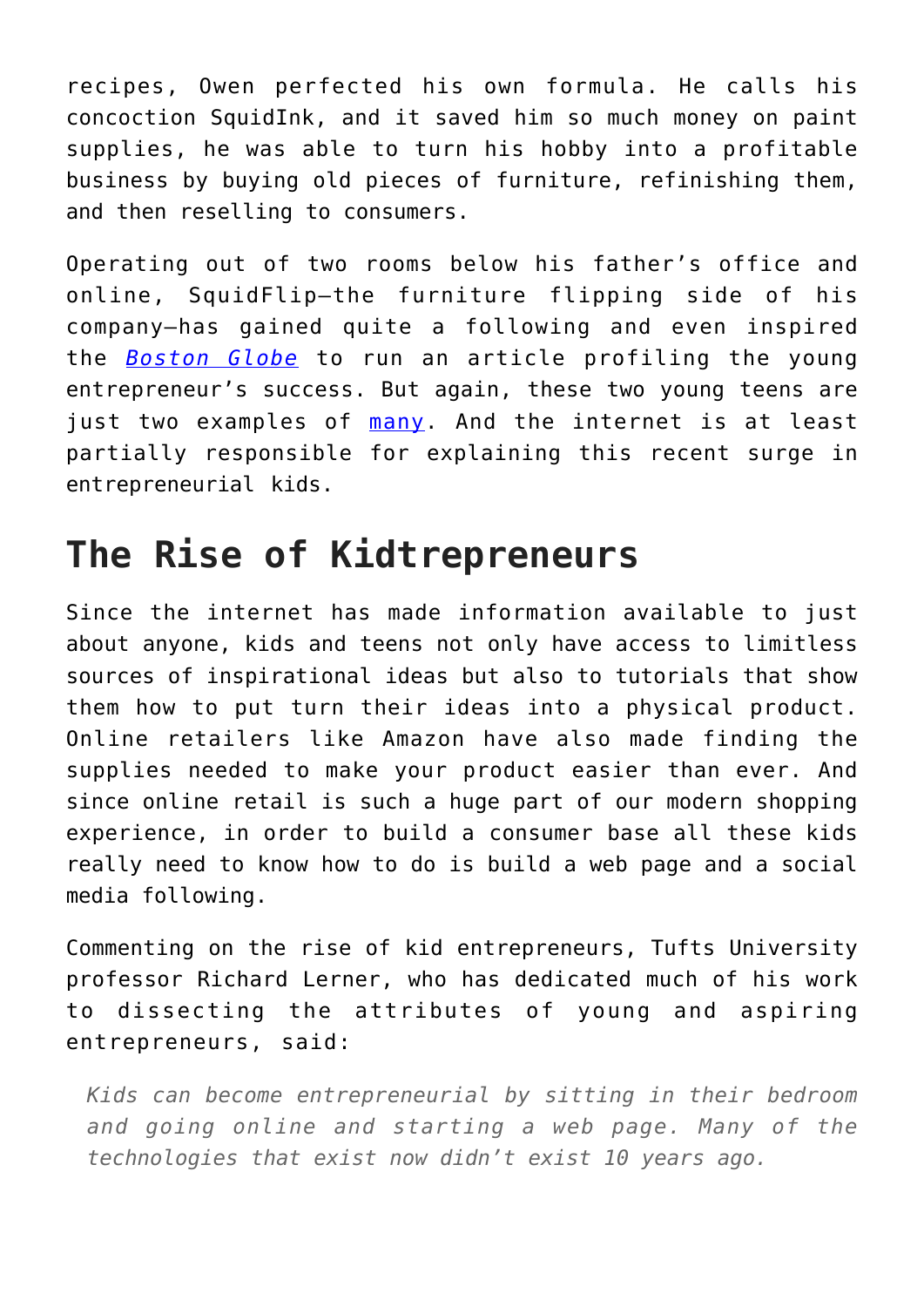But what is perhaps most interesting about Learner's research on young entrepreneurs are his findings on how the entrepreneurial mindset is helping to teach children how to cope with and embrace failure.

## **The Freedom to Fail**

Along with his partner G. John Geldhof, Lerner published an [article](https://www.wsj.com/articles/how-to-recognize-a-budding-entrepreneur-1432318006)elaborating on their research regarding the mindset of young entrepreneurs, in which the pair writes:

*One aspiring entrepreneur described winning an online business competition by repeatedly trying different strategies until he found a profitable approach to reselling used electronics online. Others described their ability to push through failures and persevere until they reached their goals.*

It is rare for an entrepreneur to get it right on the first try. In fact, the road to entrepreneurship is often paved with routine rejection and a constant return to the drawing board to reformulate the strategy. And in order to make it in the world of business, you have to be willing to fail and also brave enough to use that failure to spark growth, something few adults are even capable of doing. But for these young entrepreneurs, failure is just a part of the process.

After young Owen started his business, his mother, Laura Simoes, was blown away by his ability to deal with rejection and disappointment. She commented:

*When you're trying to sell something and people are rejecting what you're offering, that can be depressing and disappointing. His ability to manage his feelings around that takes a lot of maturity and sense of self.*

Untainted by life's hard knocks, children are free from much